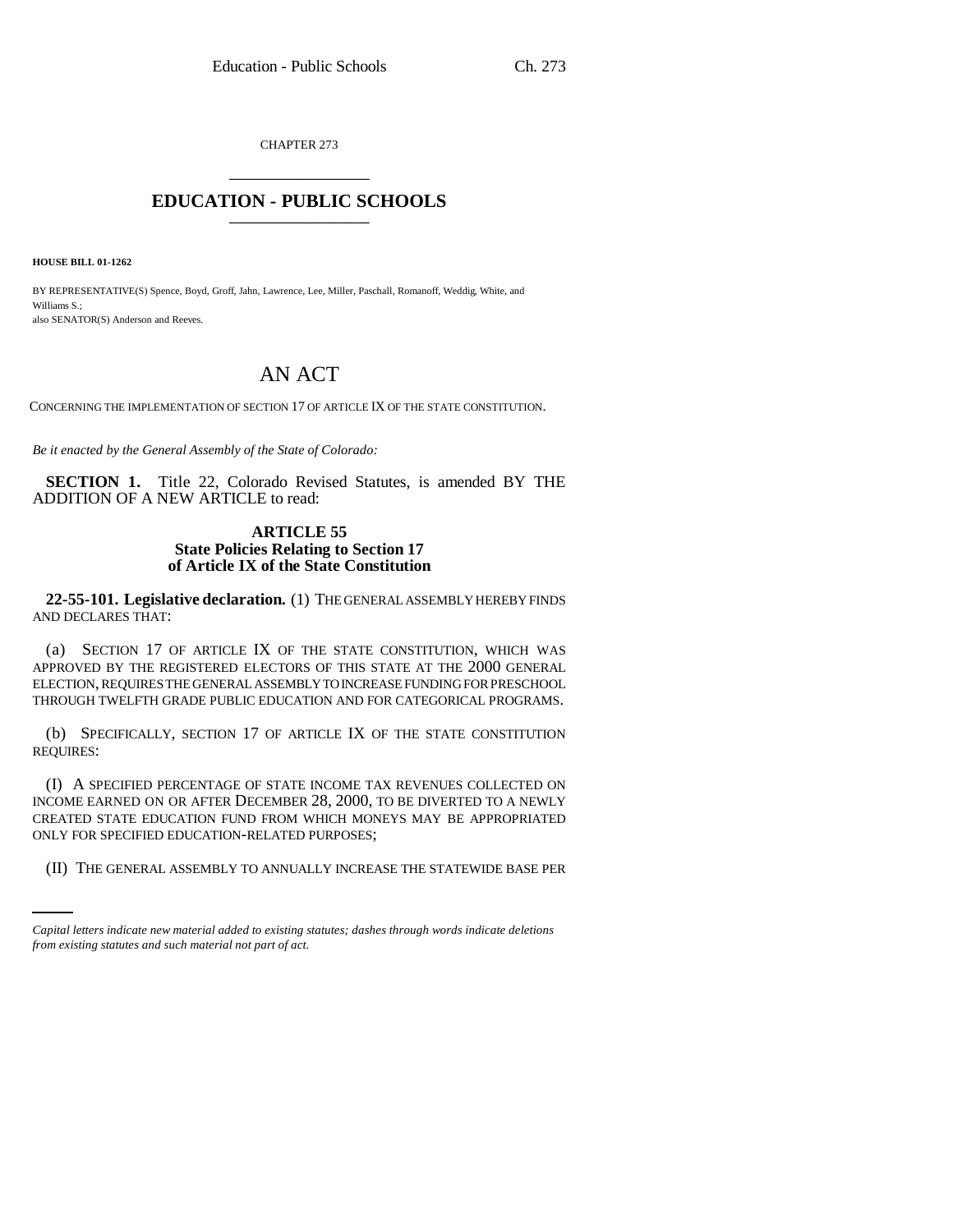#### Ch. 273 Education - Public Schools

PUPIL FUNDING FOR PUBLIC EDUCATION FROM PRESCHOOL THROUGH THE TWELFTH GRADE AND TOTAL STATE FUNDING FOR ALL CATEGORICAL PROGRAMS BY AT LEAST THE RATE OF INFLATION PLUS ONE PERCENTAGE POINT FOR STATE FISCAL YEARS 2001-02 THROUGH 2010-11, AND BY AT LEAST THE RATE OF INFLATION FOR STATE FISCAL YEAR 2011-2012 AND EACH SUCCEEDING STATE FISCAL YEAR; AND

(III) THE GENERAL ASSEMBLY TO ANNUALLY INCREASE THE GENERAL FUND APPROPRIATION FOR TOTAL PROGRAM EDUCATION FUNDING UNDER THE "PUBLIC SCHOOL FINANCE ACT OF 1994", ARTICLE 54 OF THIS TITLE, OR ANY SUCCESSOR ACT, FOR EACH STATE FISCAL YEAR FROM 2001-02 THROUGH 2010-11 BY AT LEAST FIVE PERCENT OVER THE AMOUNT OF THE PRIOR YEAR'S GENERAL FUND APPROPRIATION FOR TOTAL PROGRAM EDUCATION FUNDING, UNLESS COLORADO PERSONAL INCOME GROWS LESS THAN FOUR AND ONE-HALF PERCENT BETWEEN THE TWO CALENDAR YEARS PRECEDING THE STATE FISCAL YEAR IN WHICH AN APPROPRIATION IS MADE.

(2) THE GENERAL ASSEMBLY FURTHER FINDS AND DECLARES THAT:

(a) IT IS THE DUTY AND INTENT OF THE GENERAL ASSEMBLY TO COMPLY WITH THE REQUIREMENTS OF SECTION 17 OF ARTICLE IX OF THE STATE CONSTITUTION.

(b) IT IS WITHIN THE LEGISLATIVE PREROGATIVE OF THE GENERAL ASSEMBLY TO ENACT LEGISLATION TO IMPLEMENT SECTION 17 OF ARTICLE IX OF THE STATE CONSTITUTION THAT WILL ENSURE COMPLIANCE WITH THE REQUIREMENTS OF SAID SECTION 17 OF ARTICLE IX AND FACILITATE ITS OPERATION.

(c) IN ENACTING LEGISLATION TO IMPLEMENT SECTION 17 OF ARTICLE IX OF THE STATE CONSTITUTION:

(I) THE GENERAL ASSEMBLY HAS ATTEMPTED TO INTERPRET THE PROVISIONS OF SECTION 17 OF ARTICLE IX OF THE STATE CONSTITUTION IN A MANNER THAT GIVES ITS WORDS THEIR NATURAL AND OBVIOUS SIGNIFICANCE.

(II) THE GENERAL ASSEMBLY HAS ATTEMPTED TO ASCERTAIN THE INTENT OF THE PROPONENTS WHO INITIATED SECTION 17 OF ARTICLE IX OF THE STATE CONSTITUTION AND THE VOTERS WHO ADOPTED IT AND TO APPLY OTHER GENERALLY ACCEPTED RULES OF CONSTITUTIONAL CONSTRUCTION WHERE THE MEANING OF SAID SECTION 17 OF ARTICLE IX IS UNCERTAIN.

(3) THE GENERAL ASSEMBLY FURTHER FINDS AND DECLARES THAT:

(a) BECAUSE THE AMOUNT OF FUNDING PROVIDED FOR THE PRIOR STATE FISCAL YEAR PLAYS A SIGNIFICANT ROLE IN THE CALCULATION OF THE MINIMUM AMOUNT OF THE INCREASE IN STATE APPROPRIATIONS FOR EDUCATION REQUIRED FOR EACH STATE FISCAL YEAR BY SECTION 17 OF ARTICLE IX OF THE STATE CONSTITUTION, THE AMOUNT OF MONEY THAT THE STATE WILL BE REQUIRED TO SPEND FOR EDUCATION FUNDING FOR EACH STATE FISCAL YEAR WILL INCREASE DRAMATICALLY OVER TIME DUE TO A COMPOUNDING EFFECT.

(b) SINCE SECTION 17 OF ARTICLE IX OF THE STATE CONSTITUTION DOES NOT CREATE ANY NEW TAX, INCREASE THE RATE OF ANY EXISTING TAX, OR OTHERWISE INCREASE THE AMOUNT OF REVENUES THAT WILL BE COLLECTED BY THE STATE, SOME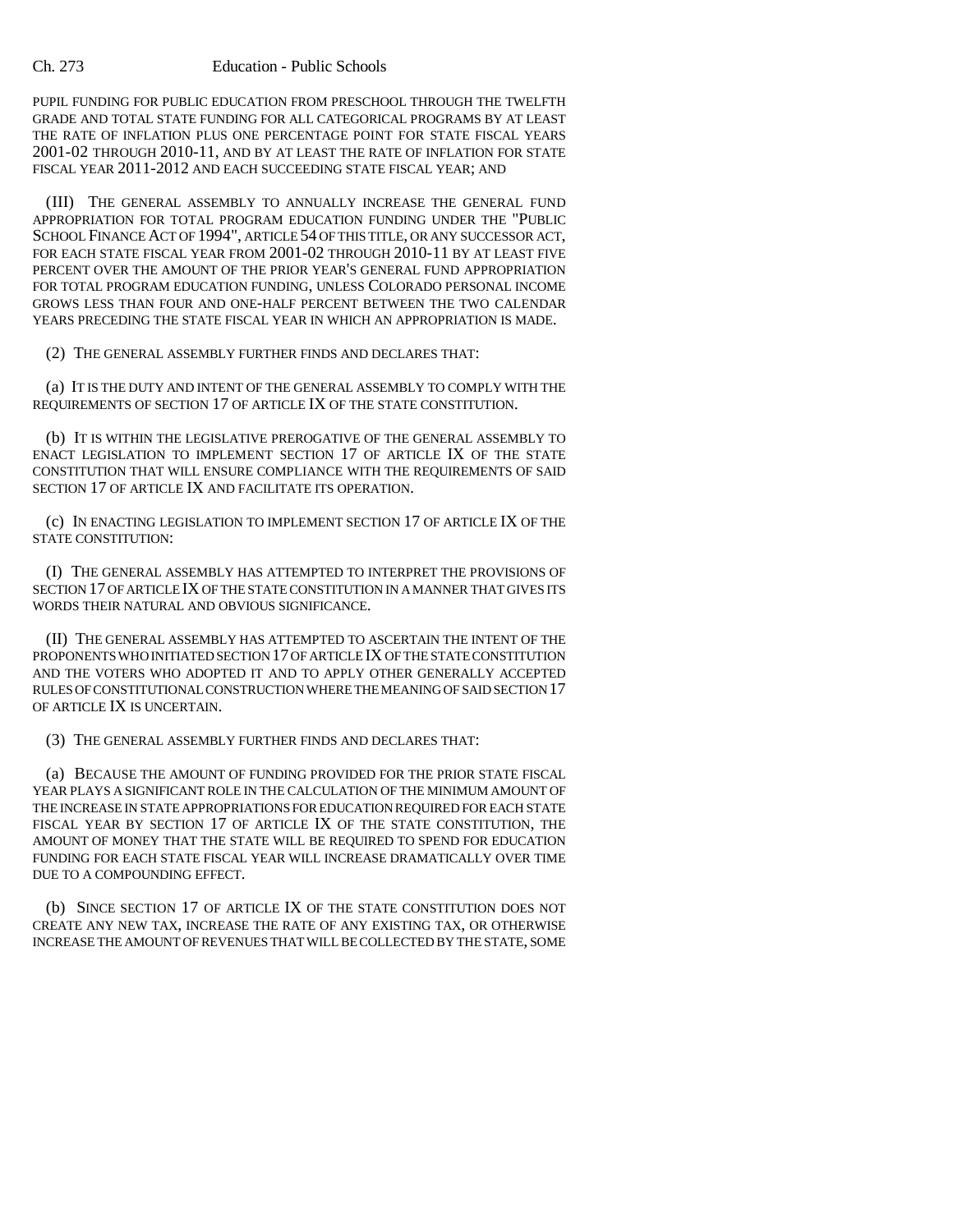OF THE INCREASES IN STATE EDUCATION FUNDING THAT SAID SECTION 17 OF ARTICLE IX REQUIRES WILL AFFECT THE AMOUNT OF MONEY AVAILABLE TO FUND OTHER STATE PROGRAMS AND SERVICES.

(c) IN ENACTING LEGISLATION TO IMPLEMENT SECTION 17 OF ARTICLE IX OF THE STATE CONSTITUTION, IT IS THE DUTY, INTENT, AND LEGISLATIVE PREROGATIVE OF THE GENERAL ASSEMBLY TO MITIGATE ANY ADVERSE IMPACT THAT THE STATE EDUCATION FUNDING REQUIREMENTS OF SAID SECTION 17 OF ARTICLE IX MAY HAVE ON THE FINANCIAL CONDITION OF THE STATE AND OTHER STATE PROGRAMS AND SERVICES BY ENSURING THAT MONEYS ARE CREDITED TO THE STATE EDUCATION FUND, INVESTED WHILE IN THE FUND, AND EXPENDED FROM THE FUND IN A MANNER THAT WILL ENSURE THAT THE FUND REMAINS VIABLE AND THAT FUND MONEYS WILL ALWAYS BE AVAILABLE TO MEET A SIGNIFICANT PORTION OF THE LONG-TERM STATE EDUCATION FUNDING REQUIREMENTS OF SAID SECTION 17 OF ARTICLE IX.

(d) THIS ARTICLE REFLECTS THE CONSIDERED JUDGMENT OF THE GENERAL ASSEMBLY REGARDING THE MEANING AND IMPLEMENTATION OF THE PROVISIONS OF SECTION 17 OF ARTICLE IX OF THE STATE CONSTITUTION.

**22-55-102. Definitions.** AS USED IN THIS ARTICLE, UNLESS THE CONTEXT OTHERWISE REQUIRES:

(1) "CATEGORICAL PROGRAMS" INCLUDE ONLY THE FOLLOWING PROGRAMS:

(a) PUBLIC SCHOOL TRANSPORTATION AS DESCRIBED IN ARTICLE 51 OF THIS TITLE;

(b) THE ENGLISH LANGUAGE PROFICIENCY PROGRAM CREATED IN SECTION  $22 - 24 - 104$ ;

(c) THE EXPELLED AND AT-RISK STUDENT SERVICES GRANT PROGRAM CREATED IN SECTION 22-33-205;

(d) SPECIAL EDUCATION PROGRAMS FOR CHILDREN WITH DISABILITIES AS DESCRIBED IN ARTICLE 20 OF THIS TITLE;

(e) SPECIAL EDUCATION PROGRAMS FOR GIFTED CHILDREN AS DESCRIBED IN ARTICLE 20 OF THIS TITLE;

(f) THE GRANT PROGRAM FOR IN-SCHOOL OR IN-HOME SUSPENSION DESCRIBED IN ARTICLE 37 OF THIS TITLE;

(g) VOCATIONAL EDUCATION AS DESCRIBED IN ARTICLE 8 OF TITLE 23, C.R.S.;

(h) SMALL ATTENDANCE CENTERS FOR WHICH STATE AID IS AVAILABLE PURSUANT TO SECTION 22-54-122;

(i) THE COMPREHENSIVE HEALTH EDUCATION PROGRAM CREATED IN SECTION 22-25-104; AND

(j) OTHER CURRENT AND FUTURE ACCOUNTABLE PROGRAMS SPECIFICALLY IDENTIFIED IN STATUTE AS A CATEGORICAL PROGRAM.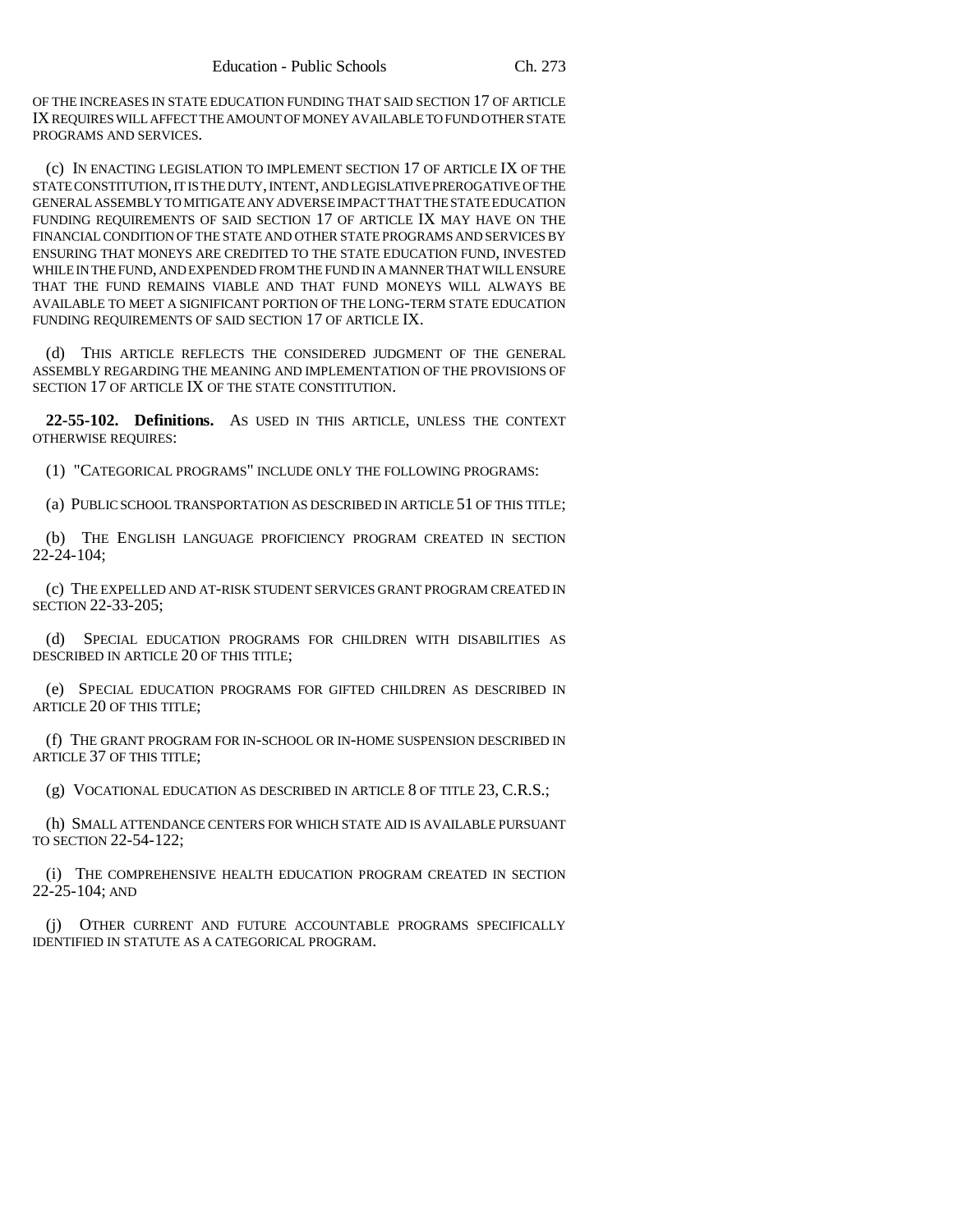#### Ch. 273 Education - Public Schools

(2) "FEDERAL TAXABLE INCOME, AS MODIFIED BY LAW" MEANS FEDERAL TAXABLE INCOME AS MODIFIED BY SECTIONS 39-22-104, 39-22-304, 39-22-509, AND 39-22-518,C.R.S., AND AS APPORTIONED UNDER SECTION 39-22-303 OR 39-22-303.1, C.R.S., TO THE EXTENT FEDERAL TAXABLE INCOME IS NOT BEING MODIFIED TO EFFECTUATE A REFUND OF EXCESS STATE REVENUES REQUIRED PURSUANT TO SECTION 20 OF ARTICLE X OF THE STATE CONSTITUTION, EARNED ON OR AFTER DECEMBER 28, 2000.

(3) "INFLATION" MEANS THE PERCENTAGE CHANGE IN THE CONSUMER PRICE INDEX FOR THE DENVER-BOULDER CONSOLIDATED METROPOLITAN STATISTICAL AREA FOR ALL URBAN CONSUMERS, ALL GOODS, AS PUBLISHED BY THE UNITED STATES DEPARTMENT OF LABOR, BUREAU OF LABOR STATISTICS, OR ITS SUCCESSOR INDEX.

(4) "STATE EDUCATION FUND" MEANS THE STATE EDUCATION FUND CREATED PURSUANT TO SECTION 17 (4) OF ARTICLE IX OF THE STATE CONSTITUTION AND SECTION 22-55-103.

(5) "STATE EDUCATION FUND REVENUES" MEANS REVENUES COLLECTED FROM A TAX OF ONE-THIRD OF ONE PERCENT ON FEDERAL TAXABLE INCOME, AS MODIFIED BY LAW, OF EVERY INDIVIDUAL, ESTATE, TRUST, AND CORPORATION, AS DEFINED IN LAW, THAT ARE REQUIRED TO BE TRANSFERRED TO THE STATE EDUCATION FUND PURSUANT TO SECTION 17 (4) (a) OF ARTICLE IX OF THE STATE CONSTITUTION.

(6) "STATEWIDE BASE PER PUPIL FUNDING" MEANS THE AMOUNT SPECIFIED FOR EACH BUDGET YEAR IN SECTION 22-54-104 (5) (a).

(7) "STATUTORY LIMITATION ON GENERAL FUND APPROPRIATIONS GROWTH" MEANS THE LIMITATION ON ANNUAL GENERAL FUND APPROPRIATIONS SET FORTH IN SECTION 24-75-201.1, C.R.S.

(8) "TOTAL PROGRAM" OR "TOTAL PROGRAM EDUCATION FUNDING" MEANS A DISTRICT'S TOTAL PROGRAM AS DETERMINED PURSUANT TO SECTION 22-54-104 (1).

(9) "TOTAL STATE FUNDING FOR ALL CATEGORICAL PROGRAMS" MEANS THE AGGREGATE AMOUNT OF STATE FUNDING FOR ALL CATEGORICAL PROGRAMS IN ANY GIVEN FISCAL YEAR, INCLUDING ANY ADJUSTMENTS MADE TO SAID FUNDING THROUGH THE ENACTMENT OF A SUPPLEMENTAL APPROPRIATION BILL OR BILLS FOR THAT FISCAL YEAR.

**22-55-103. State education fund - creation - transfers to fund - use of moneys in fund - permitted investments - exempt from spending limitations.** (1) IN ACCORDANCE WITH SECTION 17 (4) OF ARTICLE IX OF THE STATE CONSTITUTION, THERE IS HEREBY CREATED IN THE STATE TREASURY THE STATE EDUCATION FUND. THE FUND SHALL CONSIST OF STATE EDUCATION FUND REVENUES, ALL INTEREST AND INCOME EARNED ON THE DEPOSIT AND INVESTMENT OF MONEYS IN THE FUND, AND ANY GIFTS OR OTHER MONEYS THAT ARE EXEMPT FROM THE LIMITATION ON STATE FISCAL YEAR SPENDING SET FORTH IN SECTION  $20(7)(a)$  OF ARTICLE X OF THE STATE CONSTITUTION AND SECTION 24-77-103, C.R.S., THAT MAY BE CREDITED TO THE FUND. ALL INTEREST AND INCOME DERIVED FROM THE DEPOSIT AND INVESTMENT OF MONEYS IN THE FUND SHALL BE CREDITED TO THE FUND. AT THE END OF ANY STATE FISCAL YEAR, ALL UNEXPENDED AND UNENCUMBERED MONEYS IN THE FUND SHALL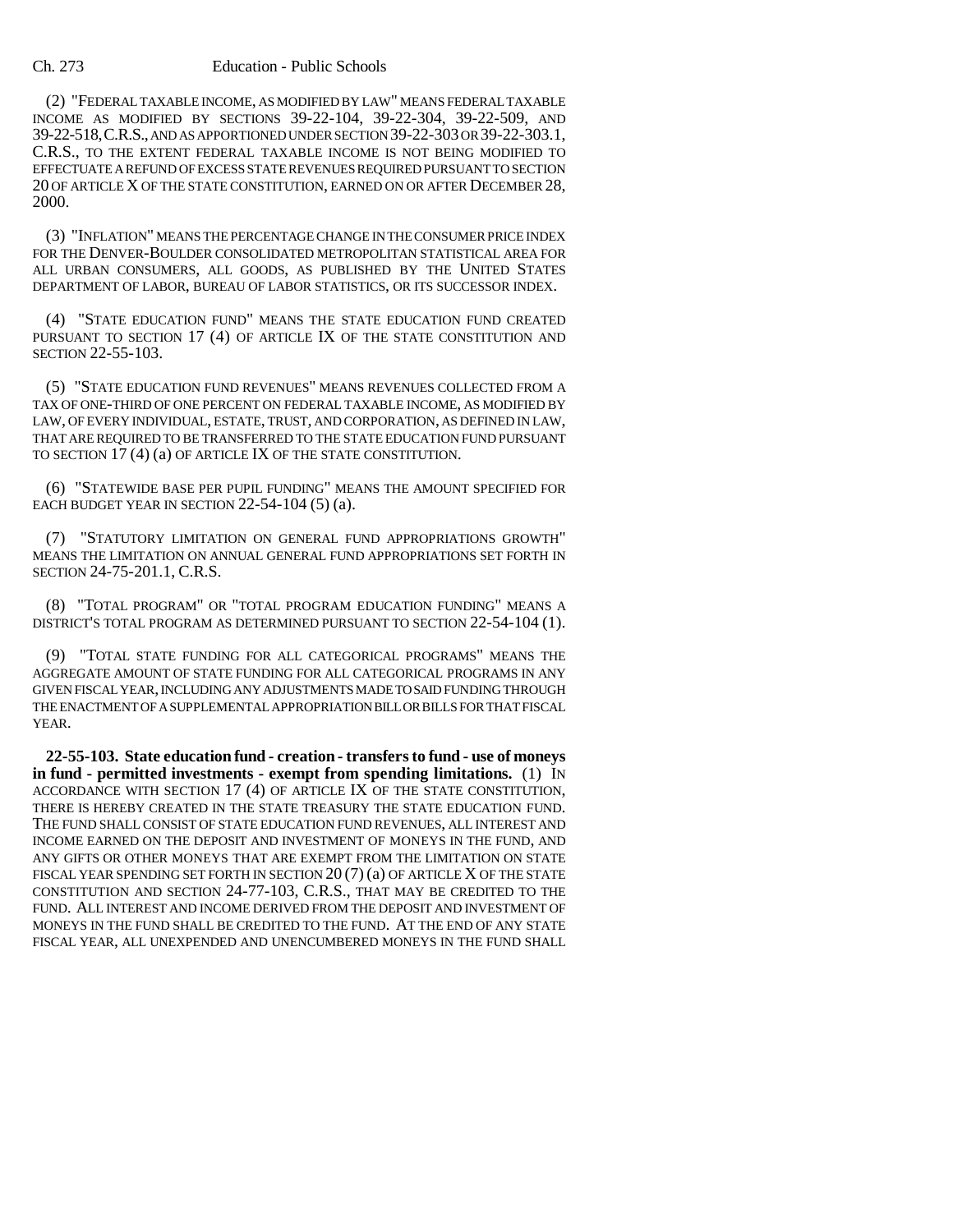REMAIN IN THE FUND AND SHALL NOT REVERT TO THE GENERAL FUND OR ANY OTHER FUND.

(2) (a) THE LEGISLATIVE COUNCIL, IN CONSULTATION WITH THE OFFICE OF STATE PLANNING AND BUDGETING, SHALL CALCULATE THE AMOUNT OF STATE EDUCATION FUND REVENUES FOR THE PERIOD COMMENCING DECEMBER 28, 2000, AND ENDING JUNE 30, 2001, AND THE AMOUNT OF STATE EDUCATION FUND REVENUES FOR EACH STATE FISCAL YEAR COMMENCING ON OR AFTER JULY 1, 2001. THE LEGISLATIVE COUNCIL AND THE OFFICE OF STATE PLANNING AND BUDGETING SHALL RELY UPON THE QUARTERLY STATE REVENUE ESTIMATES ISSUED BY THE LEGISLATIVE COUNCIL IN CALCULATING SUCH AMOUNTS AND SHALL UPDATE ITS CALCULATIONS NO LATER THAN FIVE DAYS FOLLOWING THE ISSUANCE OF EACH QUARTERLY STATE REVENUE ESTIMATE.

(b) TO ENSURE THAT ALL STATE EDUCATION FUND REVENUES ARE TRANSFERRED TO THE STATE EDUCATION FUND AND THAT OTHER STATE REVENUES ARE NOT ERRONEOUSLY TRANSFERRED TO THE FUND:

(I) NO LATER THAN TWO DAYS AFTER CALCULATING OR RECALCULATING THE AMOUNT OF STATE EDUCATION FUND REVENUES FOR THE PERIOD COMMENCING DECEMBER 28, 2000, AND ENDING JUNE 30, 2001, OR FOR ANY STATE FISCAL YEAR COMMENCING ON OR AFTER JULY 1, 2001, THE LEGISLATIVE COUNCIL, IN CONSULTATION WITH THE OFFICE OF STATE PLANNING AND BUDGETING, SHALL CERTIFY TO THE DEPARTMENT OF REVENUE THE AMOUNT OF STATE EDUCATION FUND REVENUES THAT THE DEPARTMENT SHALL TRANSFER TO THE STATE TREASURER FOR DEPOSIT INTO THE STATE EDUCATION FUND ON THE FIRST DAY OF EACH OF THE THREE SUCCEEDING CALENDAR MONTHS AS REQUIRED BY PARAGRAPH (c) OF THIS SUBSECTION (2);

(II) NOTWITHSTANDING THE PROVISIONS OF SUBPARAGRAPH (I) OF THIS PARAGRAPH (b), NO LATER THAN MAY 25 OF ANY STATE FISCAL YEAR COMMENCING ON OR AFTER JULY 1, 2000, THE LEGISLATIVE COUNCIL, IN CONSULTATION WITH THE OFFICE OF STATE PLANNING AND BUDGETING, MAY CERTIFY TO THE DEPARTMENT OF REVENUE AN ADJUSTED AMOUNT FOR ANY TRANSFER TO BE MADE ON THE FIRST BUSINESS DAY OF THE IMMEDIATELY SUCCEEDING JUNE; AND

(III) SUBJECT TO REVIEW BY THE STATE AUDITOR, THE LEGISLATIVE COUNCIL, IN CONSULTATION WITH THE OFFICE OF STATE PLANNING AND BUDGETING, MAY CORRECT ANY ERROR IN THE TOTAL AMOUNT OF STATE EDUCATION FUND REVENUES TRANSFERRED DURING ANY STATE FISCAL YEAR BY ADJUSTING THE AMOUNT OF ANY TRANSFER TO BE MADE DURING THE NEXT STATE FISCAL YEAR.

(c) ON THE FIRST BUSINESS DAY OF EACH CALENDAR MONTH THAT COMMENCES AFTER THE EFFECTIVE DATE OF THIS ACT, THE DEPARTMENT OF REVENUE SHALL TRANSFER TO THE STATE TREASURER FOR DEPOSIT INTO THE STATE EDUCATION FUND STATE EDUCATION FUND REVENUES IN AN AMOUNT CERTIFIED TO THE DEPARTMENT BY THE LEGISLATIVE COUNCIL, IN CONSULTATION WITH THE OFFICE OF STATE PLANNING AND BUDGETING, PURSUANT TO PARAGRAPH (b) OF THIS SUBSECTION (2).

(3) (a) EXCEPT AS PROVIDED BY LAW, ALL MONEYS IN THE STATE EDUCATION FUND ARE SUBJECT TO ANNUAL APPROPRIATION BY THE GENERAL ASSEMBLY TO THE